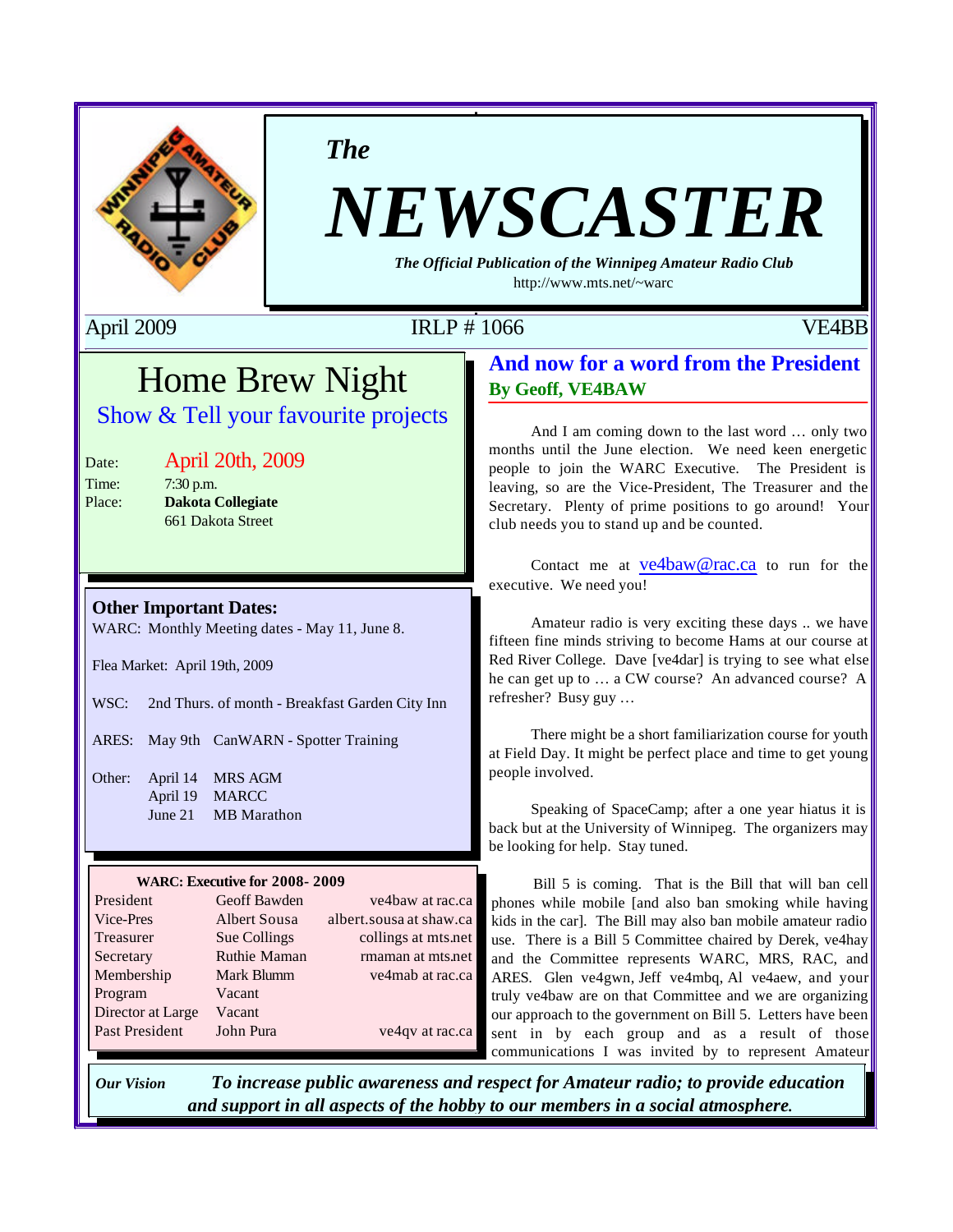The Newscaster Page 2 of 9

Radio at a Stakeholder Consultation with MIT legislative developers. MIT is Manitoba Department of Infrastructure and Transportation which has introduced the Bill into the Legislature. I noted that Amateur operators are an asset to public safety and that amateur radio mobile radio operation is part of our contribution to public safety. Banning mobile radio operation will reduce the capability and capacity of radio amateurs to assist when called upon. There will be fewer radios available and less skilled operators. Many agencies and groups have written the government to advise the government of the value of amateur radio. These are valuable in making our case. No other jurisdiction has banned amateur radio use and Manitoba would be the first. We are asking for an exemption for amateur radio operators or for federally certified/licensed operators.

Exciting times for amateur radio … exciting times indeed. Stay tuned … and get involved! We have an Executive to form, Rolf ve4vz needs help for Field Day, we need amateurs for Field Day … we are short twenty volunteers for the Father's Day Marathon Event. Fill out a Marathon Volunteer form right now and email it to Jeff, ve4mbq@rac.ca.

Enough for now … take care .



P.O. Box 9654, Postal Station T Ottawa, Ontario, K1G 6K9 Telephone: (613) 780-3333 Toll free: (888) 780-3333 Fax: (613) 998-5919 E-mail: spectrum.amateur@ic.gc.ca 40540 http://strategis.ic.gc.ca/epic/internet/insmt-gst.nsf/en /h\_sf01709e.html

**IRLP Node** 1066 145.450 MHz -600 KHz (VE4WRS)

Comments or if you just want to reach us : **Winnipeg Amateur Radio Club C/O VE4WSC 598 St. Mary's Road Winnipeg, MB R2M 3L5**

GOTA GOTA GOTA

### **WARC Meeting Minutes April 20 2009 Taken by Ruth Mills VE4XYL**

Meeting commenced at 19:30 hrs with 45 members in attendance.

Minutes Moved by Glen VE4GWN and seconded by Rolf VE4VZ they be accepted as Written in the Newscaster. Carried

Business Arising Committee Reports

### *Education*

David VE4DAR. Classes are held at Red River College every Tuesday and Thursday evening until June 29/09. With 15 students. Another idea David put out to the membership for feed back and that of possibly doing a summer camp exercise for students. Something simple and radio related. Two suggestions were made in response.

! To invite the Boy Scouts and the Girl Guides to our up coming Field Day event for an introduction as to what Field Day is all about.

2 Possibly organizing a CW class. Adam VE4SN volunteered to teach.

There was a definite support by all.

### *SPACE CAMP*

Alan Thoren VE4YZ reported that a space camp is available again this year. No definite dates in place as yet, but all is in the works. There will be a balloon launch and a lot of emphasis as to why Amateur Radio is so important to Space Camp. The web site is wincube.ca

#### *ARES report by Jeff VE4MBQ*

Up coming operations are Canwarn Spotter training to be held Sat. May 9, at East Selkirk Rec. Center. Those who will be attending, please notify Jeff VE4MBQ by Thursday April 30.

ON GOING OPERATIONS at EMO since Thursday March 25th with 17 ARES members involved.

RECENT OPERATIONS. In support of City of Winnipeg flood operations, active or stand by, since March 30th, 80% of WARES membership and 7 non members participated in the City Winnipeg operations or with VE4EMO. 35 ARES vests jointly owned by ARES & WARC were received on April 2 from cresting provider. 5 were loaned during flood operations. The cost of 35 vests were \$887.58 which ½ was paid for by WARES and ½ by WARC Eight ARES members were on alert for possible ice run 00:01-03:00 hrs. Friday April 10. Ice jam did not develop, no call out required.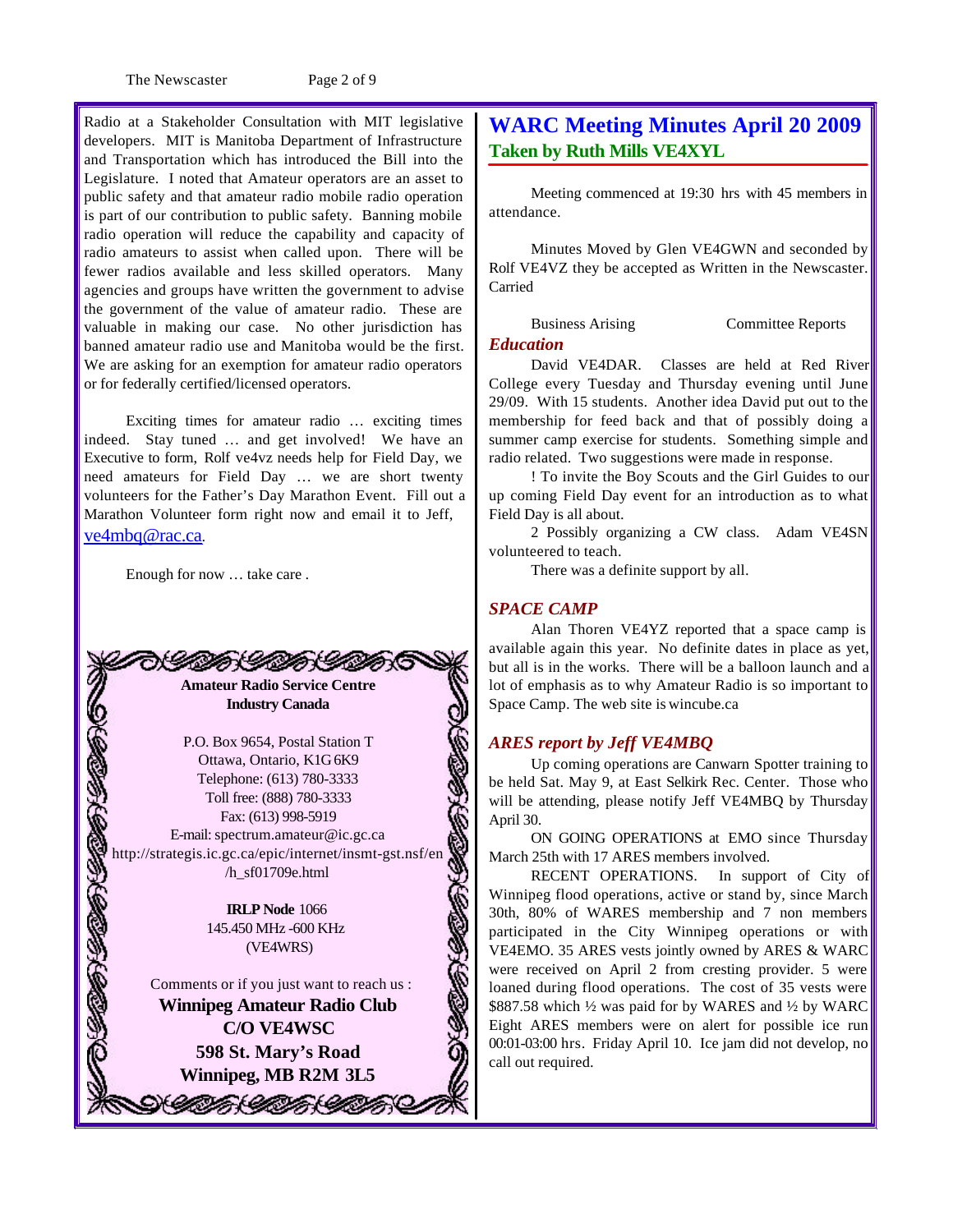The Newscaster Page 3 of 9

### *MANITOBA MARATHON*

SUNDAY JUNE 21. Recruiting began Jan 15th. To date we have 55 volunteers and still need 20 additional radio operators.

### *DX by ADAM VE4SN.*

DX is starting to improve and contests are still on. CW is the best way to go as so many countries don't speak English all that well but are great CW operators.

### *BILL C5 COMMITTEE by Geoff VE4BAW.*

Letters against the banning of mobile radio use have been sent to the Government. The information has been taken, but to date no answers have been received. We need 3rd party letters to let the government know why mobile radio use is so important. People responses in regards to this issue are very important. Further thoughts can be sent to Geoff VE4BAW. A committee meeting to sit with the government is planned as to why we need to change Bill C5.

### *FIELD DAY REPORT BY Rolf VE4VZ.*

Field Day has been booked for Friday, June 26th to Sunday June 28th at Birds Hill Park, site 6 group 2. Rolf is asking for help. Those interested can email him at ve4vz@rac.ca.

### *FLEA MARKET REPORT by Dick VE4HK.*

Paid attendance was 173. A successful event and there will be a full report at our next meeting.

#### *WSC by Adam VE4SN.*

Red Cross 100th anniversary celebration Friday May 8th 10:00 hrs. until 18:00 hrs. The Red Cross emergency trailer will be at the Seniors Club setup with all sorts of Amateur Radio display and operators will be in contact with both Canadian and International Red Cross in regards to their type of celebration.

#### *TREASURERS REPORT by Susan VE4SYM.*

As of March 31st the Bank Balance was \$8605.84.

### *GOOD AND WELFARE.*

Susan, VE4SYM having had the first hand experience with making of the coffee at the Flea market it was agreed that we need airpots on hand at our various events. It was agreed that we purchase 3, 3L airpots. 2 for WARC and 1 for

### *What have you done to "promote amateur radio this week"*

 That line we credit to an old News stalwart, Peter Parker with using in his old VK1 and VK3 casts many years ago and it still stands true *-WIA*

to replace VE4XYL's that broke at one of our WARC events. Moved by Susan VE4SYM and seconded by Rick Lord VE4OV. Carried

50/50 draw was made and \$23.00 was won by Tom VE4HQ. Coffee break from 20.45 hrs to 21.00 hrs.

#### *HOME BREW DISPLAY.*

The following 5 items were presented and each of the presenters was given a prize of \$20.00

Rick Lord VE4OV Antenna Tuner Gord Finch VE4GF Antenna Tuner Robin Ozgro Call Pending CW osc and xmtr. Kumar Perera VE4WKP Supun Perera VE4WSP AM Radio Bob Jacobs VE4RCJ Remote Antenna Switch

### **RAC/ARES**

### **NATIONAL EMCOMM FREQUENCIES**

| <b>SSB</b><br><b>Frequencies</b>     |                    | <b>Tactical</b> |
|--------------------------------------|--------------------|-----------------|
| 75 M - LSB<br>3.675 MHz              |                    | Alfa            |
| $40 M - LSB$                         | 7.135 MHz          | <b>Bravo</b>    |
| 20 M - USB                           | 14.135 MHz         | Charlie         |
| 17 M - USB                           | 18.135 MHz         | Delta           |
| 15 M - USB                           | 21.235 MHz         | Echo            |
| 10 M - USB                           | 28.235 MHz         | Foxtrot         |
| $\mathbf{CW}$                        | <b>Frequencies</b> | Tactical        |
| 80 M                                 | 3.535 MHz          | Golf            |
| 40 M                                 | 7.035 MHz          | Hotel           |
| 20 <sub>M</sub>                      | 14.035 MHz         | India           |
| 17 <sub>M</sub>                      | 18.075 MHz         | Juliette        |
| 15 M                                 | 21.035 MHz         | Kilo            |
| 10 <sub>M</sub>                      | 28.035 MHz         | Lima            |
| <b>Digital</b><br><b>Frequencies</b> |                    | Tactical        |
| 80 M<br>3.596 MHz                    |                    | Mike            |
| 40 <sub>M</sub>                      | 7.096 MHz          | November        |
| 20 <sub>M</sub>                      | 14.096 MHz         | Oscar           |
| 17 <sub>M</sub>                      | 18.096 MHz         | Papa            |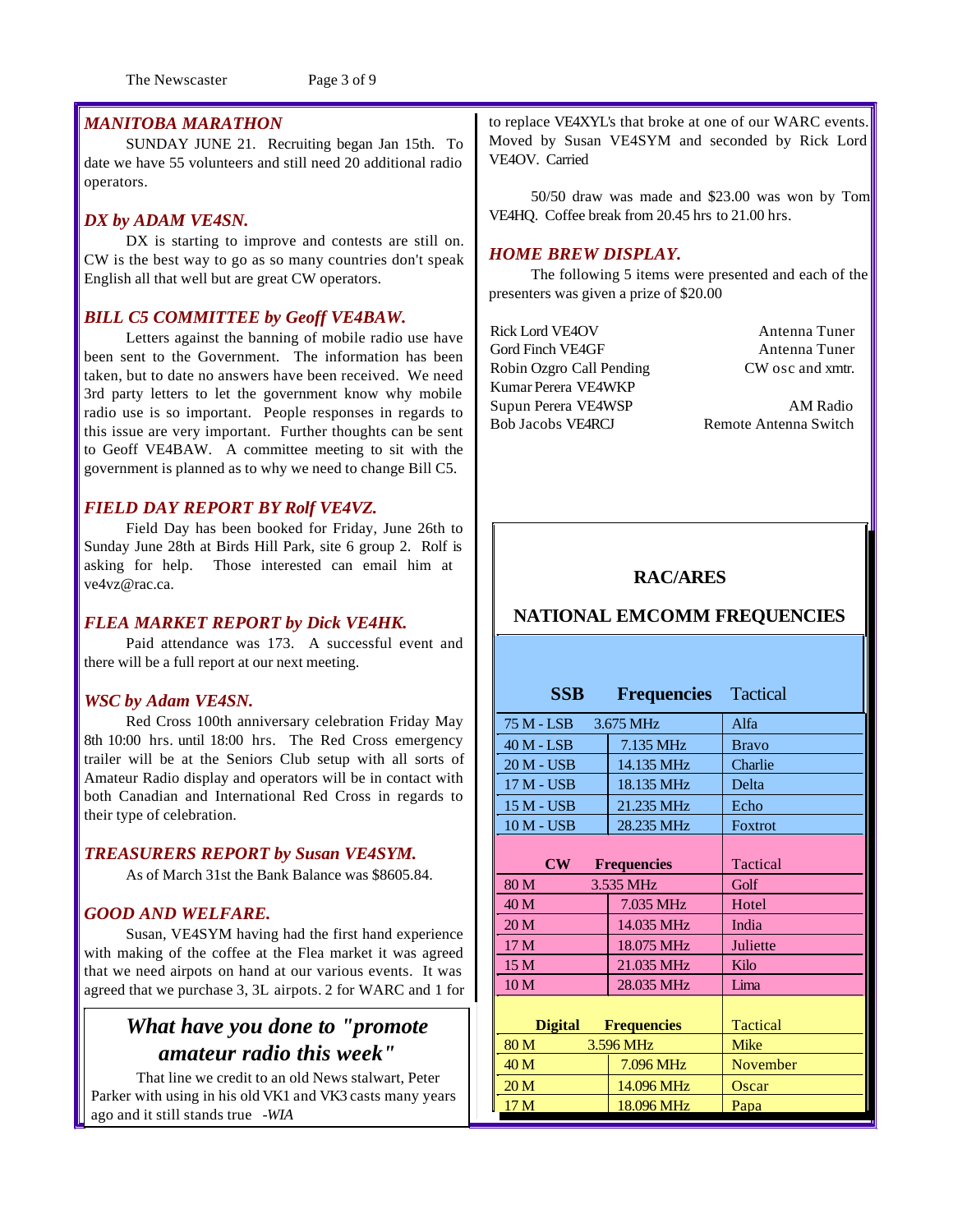The Newscaster Page 4 of 9

| <b>Contest Calendar</b>                              |             |                     |        |                |                    | Run for the Bacon QRP                   | 0100Z | May 18            |
|------------------------------------------------------|-------------|---------------------|--------|----------------|--------------------|-----------------------------------------|-------|-------------------|
| Extracted from http://www.sk3bg.se/                  |             |                     |        |                |                    | NAQCC Straight Key/Bug Sprint CW        | 0030Z | May 21            |
|                                                      |             |                     |        |                |                    | RSGB 80m Club Championship<br><b>CW</b> | 1900Z | May 21            |
| & http://www.hornucopia.com/contestcal               |             |                     |        |                |                    | <b>QRP</b> Minimal Art Session          | 1900Z | May 21            |
|                                                      |             |                     |        |                | <b>NCCC Sprint</b> |                                         | 0230Z | May 22            |
| <b>May</b>                                           |             |                     |        |                |                    | MI QRP Memorial Day<br><b>CW</b>        | 2300Z | May 25            |
| NCCC Sprint Ladder                                   |             | 0230Z               | May 1  |                | CQ WW WPX          | <b>CW</b>                               | 0000Z | May 30            |
| <b>AGCW QRP/QRP Party</b>                            |             | 1300Z               | May 1  |                | Kids Roundup       |                                         | 1400Z | May 30            |
| <b>MARAC CW QSO Party</b>                            |             | 0000Z               | May 2  |                |                    | <b>ARCI Hootowl Sprint</b>              | 2000L | May 31            |
| <b>MARAC SSB QSO Party</b>                           |             | 0000Z               | May 2  |                |                    |                                         |       |                   |
| 10-10 Int. Spring                                    | <b>CW</b>   | 0001Z               | May 2  | <b>June</b>    |                    |                                         |       |                   |
| 10-10 Int. Spring                                    | Digital     | 0001Z               | May 2  | $\overline{c}$ | 0100Z              | ARS Spartan Sprint                      |       | CW                |
| Microwave Spring Sprint                              |             | 0600                | May 2  | 4              | 1700Z              | 10 meter NAC                            |       | CW/SSB/FM/Digital |
| 7th Call Area QSO Party                              |             | 1300Z               | May 2  | 5              | 1800Z              | Digital Pentathlon                      |       | BPSK63            |
| Portuguese Navy Day                                  |             | 1500Z               | May 2  | 6              | $0000Z$            | Open Season Ten Meter PSK               |       | BPSK31            |
| Indiana QSO Party                                    |             | 1600Z               | May 2  | 6              | 0400Z              | DigiFest                                |       | Digital           |
| New England QSO Party                                |             | $2000Z$             | May 2  | 6              | 0600Z              | Wake-Up! QRP Sprint                     |       | <b>CW</b>         |
|                                                      | And         | 1300Z               | May 3  | 6              | 1200Z              | <b>SEANET</b>                           |       | CW/SSB/RTTY       |
| <b>ARI</b> International DX                          |             | 2000Z               | May 2  | 6              | 1500Z              | <b>IARU</b> Region 1 Fieldday           |       | <b>CW</b>         |
| RSGB 80m Club Championship                           | <b>SSB</b>  | 1900Z               | May 4  | 6              | 1600Z              | Alabama QSO Party                       |       | CW/Phone          |
| ARS Spartan Sprint                                   |             | 0100Z               | May 5  | 6              | 2000Z              | DigiFest                                |       | Digital           |
| NCCC Sprint Ladder                                   |             | 0230Z               | May 8  | 7              | 1200Z              | DigiFest                                |       | Digital           |
| SBMS 2 Ghz & Up WW Club                              |             | 0600L               | May 9  | 10             | 0030Z              | NAQCC Straight Key/Bug Sprint           |       | <b>CW</b>         |
| VK/Trans-Tasman 80m                                  | Phone       | 0800Z               | May 9  | 11             | 1700Z              | NAC 50 MHz (Aktivitetstest)             |       | All               |
| EUCW Fraternizing CW QSO Party                       |             | 1000Z               | May 9  | 12             | 1800Z              | Digital Pentathlon                      |       | MFSK16            |
|                                                      | And         | 1800Z               | May 10 | 13             | $0000Z$            | <b>ANARTS WW RTTY</b>                   |       | Digital           |
| CQ-M International DX                                |             | 1200Z               | May 9  | 13             | $0000Z$            | Portugal Day                            |       | CW/SSB            |
| <b>VOLTA WW</b>                                      | <b>RTTY</b> | 1200Z               | May 9  | 13             | 1100Z              | Asia-Pacific Sprint                     |       | <b>SSB</b>        |
| FISTS Spring Sprint                                  |             | 1700Z               | May 9  | 13             | 1500Z              | GACW WWSA CW DX                         |       | <b>CW</b>         |
| 50 MHz Spring Sprint                                 |             | 2300Z               | May 9  | 13             | 1600Z              | DDFM 50 MHz                             |       | CW/SSB/FM         |
| <b>SKCC Weekend Sprint</b>                           |             | $0000Z$             | May 10 | 14             | $0000Z$            | <b>SKCC Weekend Sprint</b>              |       | <b>CW</b>         |
| RSGB 80m Club Championship                           | Data        | 1900Z               | May 13 | 14             | 0600Z              | DIE (Spanish Is.)                       |       | CW/SSB/RTTY       |
| <b>NCCC Sprint</b>                                   |             | 0230Z               | May 15 | 14             | 1400Z              | SSA Månadstest nr 6                     |       | <b>SSB</b>        |
| Feld Hell Sprint                                     | Hell        | 200Z                | May 16 | 14             | 1515Z              | SSA Månadstest nr 6                     |       | CW                |
| EU PSK DX                                            | <b>PSK</b>  | 1200Z               | May 16 | 17             | 1800Z              | <b>MOON</b>                             |       | CW/Digital/SSB    |
| His Maj. King of Spain                               | CW          | 1200Z               | May 16 | 19             | 1800Z              | Digital Pentathlon                      |       | MT63              |
| Manchester Mineira All America CW 1500ZMay 16        |             |                     |        | 20             |                    | 0000Z All Asian DX                      |       | <b>CW</b>         |
| Baltic                                               |             | 2100Z               | May 16 | 20             | 0000Z              | <b>SMIRK</b>                            |       | CW/Phone          |
|                                                      |             |                     |        | 20             | 0800Z              | SCAG Straight Key Day (SKD)             |       | <b>CW</b>         |
| <b>DIAMOND</b>                                       |             |                     |        | 20             | 1400Z              | Feld-Hell Club Sprint                   |       | Feld-Hell         |
|                                                      |             |                     |        | 20             | 1600Z              | West Virginia QSO Party                 |       | CW/SSB            |
| <b>IMAGE</b>                                         |             |                     |        | 20             | 1800Z              | Kid's Day                               |       | <b>SSB</b>        |
| Floyd Rolph VE4 FDR                                  |             |                     |        | 22             | 0100Z              | Run For The Bacon QRP                   |       | <b>CW</b>         |
| 835 Cavalier Drive                                   |             | Tel: (204) 888-3227 |        | 24             | 0000Z              | <b>SKCC Straight Key Sprint</b>         |       | <b>CW</b>         |
| Winnipeg, MB R2Y 1C6                                 | Fax:        | $(204) 831 - 6400$  |        | 26             | 1800Z              | Digital Pentathlon                      |       | Feld-Hell         |
| - South Western & Victorian home decor               |             |                     |        | 27             | 1200Z              | H. M. The King of Spain                 |       | <b>SSB</b>        |
| - ty Beanie Babies                                   |             |                     |        | 27             | 1200Z              | Ukrainian DX DIGI                       |       | RTTY/PSK31        |
| - Balloon bouquets & decorating<br>- Gifts           |             |                     |        | 27             | 1400Z              | <b>MARCONI</b> Memorial HF              |       | <b>CW</b>         |
| - Printing eg: Business cards, letterhead, envelopes |             |                     |        | 27             | 1800Z              | <b>ARRL Field Day</b>                   |       | All               |
| - Wedding invitations                                |             |                     |        | 27             | 1800Z              | QRP ARCI Milliwatt Field Day            |       | All               |
|                                                      |             |                     |        |                |                    |                                         |       |                   |
|                                                      |             |                     |        |                |                    |                                         |       |                   |

# **Amateur Radio** *~ A Community Resource*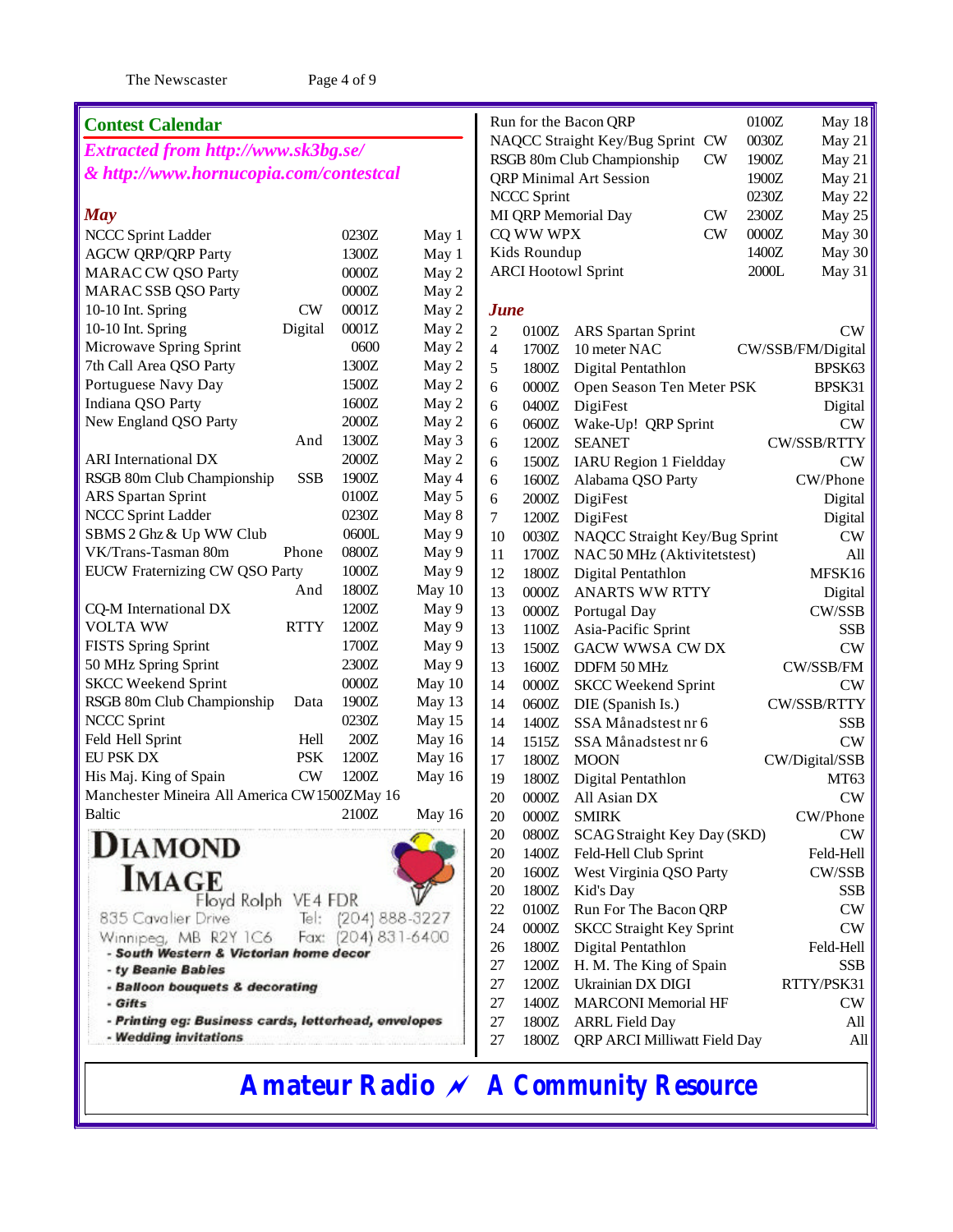### **RRC Basic Course is a Hit! By David VE4DAR**

Fifteen students enrolled in Red River College's Amateur Radio Operator Introduction course taught by 13 instructors from WARC. Classes began April 7 and will conclude June 25 with the exam from Industry Canada. We are using RAC's new Hamstudy 2009/2010 textbook, which features the information on the left page and the relevant questions from the exam bank on the right. Instead of having chapters, the text is divided into 100 topics like the exam. This "bare bones" text is being augmented by other sources. The students' background varies from no contact with ham radio to ham in the family to a grad from a 2-year RRC electronics course.

Gone are the days when an instructor wasted much of a student's learning time by merely reading from an overhead transparency copied from the student's textbook.

RRC's classrooms are equipped with modern ceiling mounted projectors, screens and Internet connections. With careful lesson planning, today's instructor can attach his laptop, use a program such as PowerPoint to emphasize the main points being made, and top it up with a short movie downloaded live from You Tube. For example, when presenting an overview of our hobby, I showed a CW operator, an American club's Field Day and contesting in Russia.

It's possible RRC may choose to offer this course again in the Fall. Meanwhile, if you know of someone who might be interested in taking the Basic Course or one of the other courses listed on my Expression of Interest questionnaire, please advise me.

Good luck to our students.

### **Flea Market By Dick, VE4HK**

The Spring WARC Flea Market returned to Heritage Victoria

so visitors could sit and enjoy a coffee break and an eyeball QSO with their friends. Many people attend the Flea Market just to chat with their friends. They don't make their way into the Flea Market area.

People started arriving by 9 am for coffee and refreshments from Ruth's Kitchen. Table setup was from 9:45 until 10:00 am. Vendors loaded their tables with goodies from 10:00 am until 10:30. Buyers were allowed into the sales area beginning at 10:30 am. Most attendees had completed their visit by 11:30 am. Tables and chairs were put away, and the rooms cleaned satisfactorily by 1 pm/ All the vendors that I spoke with were very satisfied with their sales.

Winnipeg ARES drew the winning tickets for their Silent Auction at 11:30 am. The winners were announced over the PA system. WARC door prizes followed immediately afterwards. There were a total of 9 door prizes this year. A list follows, showing prizes and winners.

Thank you to all the volunteers who assisted to make this Flea Market a success. I apologize for not recording all their names.

Special thanks to Ruth VE4XYL for her usual excellent job of preparing bunwiches, muffins and coffee for the Flea Market. Ruth's Kitchen has been an integral part of the success WARC has enjoyed over the years.

Congratulations to all the winners of the WARC door prizes, listed below

### *What have you done to "promote amateur radio this week"*

 That line we credit to an old News stalwart, Peter Parker with using in his old VK1 and VK3 casts many years ago and it still stands true *-WIA*

| Community         |         |
|-------------------|---------|
| Club, after a one |         |
| absence.<br>year  |         |
| Ruth              | Mills   |
| VE4XYL sold 27    |         |
| of 30<br>out      |         |
| available tables, |         |
| to sellers. There |         |
| were about six    |         |
| extra tables set  |         |
| up in the foyer,  |         |
| along             | with    |
| several           | chairs. |

| <b>Prize</b>                            | Donated by                         | <b>Winner</b>                     |
|-----------------------------------------|------------------------------------|-----------------------------------|
| ICFC318 S Sony clock radio              |                                    | VE4TRO/VE4SYM   Alan Thoren VE4YZ |
| Analog Volt ohm meter                   | <b>VE4TRO/VE4SYM Milton Schenk</b> |                                   |
| Lantern and battery                     |                                    | VE4TRO/VE4SYM Darcy Wilson VE4DDW |
| <b>Travel Mug</b>                       | anonymous                          | Ed Oakes VE4OAK                   |
| bag of golf balls and cap               | <b>VE4RRB</b>                      | Mary Bell xyl of VE4OL            |
| roadside caution flasher and tire gauge | <b>WARC</b>                        | Irv Cosgrove VE4UG                |
| hands free tripod flashlight            | WARC                               | Rommel Policarpio VE4ESQ          |
| 60 piece set of storage containers      | <b>WARC</b>                        | Ian Clark VE4CLK                  |
| dinner and a movie                      | <b>WARC</b>                        | <b>Jim Sloane VE4AGS</b>          |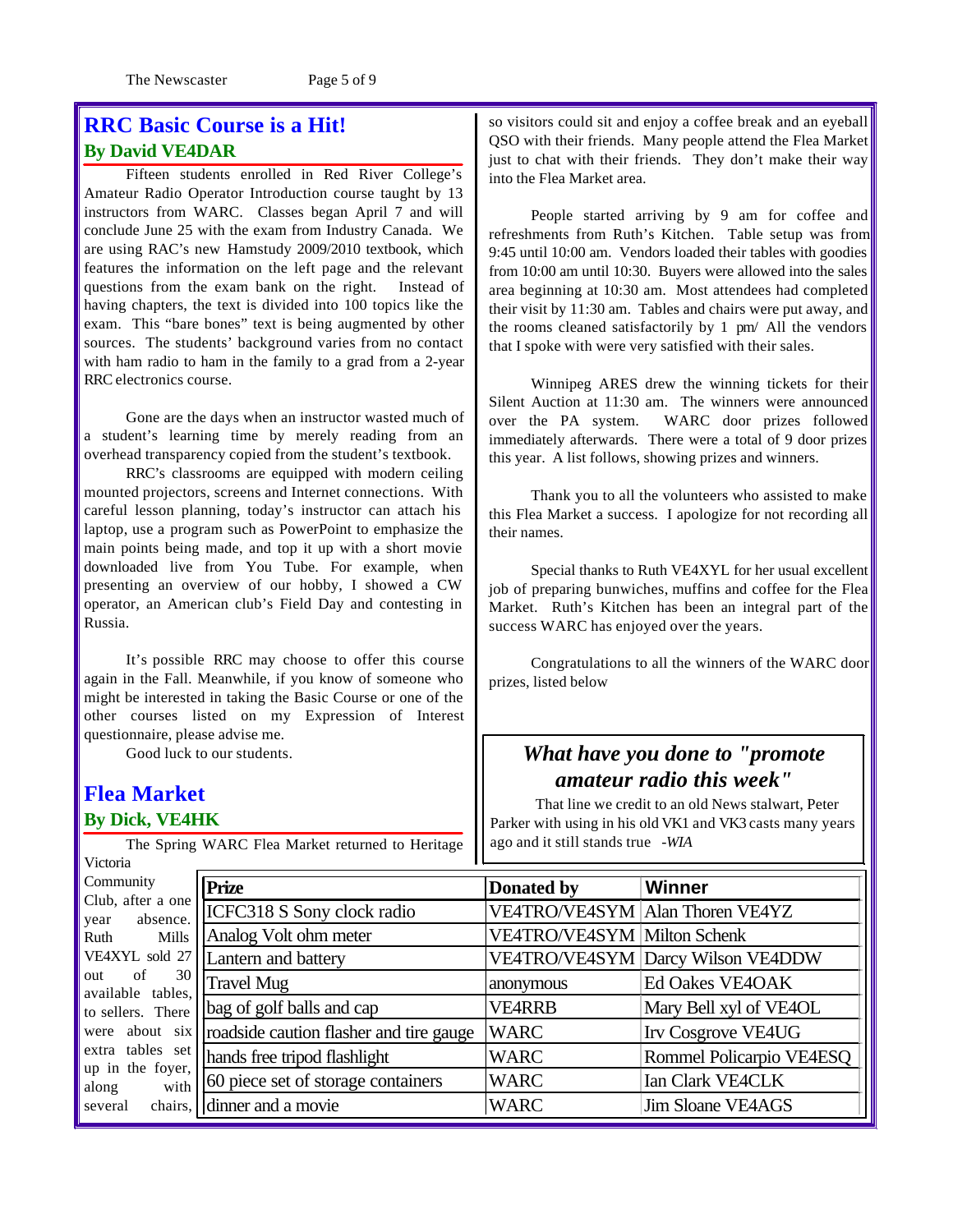The Newscaster Page 6 of 9

### **WPGARES**

### **By Jeff, VE4MBQ -Emergency Coordinator**

I'm sure glad that we ran re-familiarization sessions at VE4EMO for the VE4MO Team in Jan., Feb. and Mar. since we operated there off and on from 25 MAR thru 25 APR supporting Manitoba EMO Flood Operations. Eighteen ARES members were involved with that operation. Thanks to VE4s: BN, EH, HK, SE, WR, DWG, ESX, GWN, HAZ, KAZ, KEH, JNF, MAQ, MBQ, RST, TRO, XYL, YYL.

Thirty-nine Winnipeg ARES members and affiliates were involved with Amateur Communications supporting City of Winnipeg Flood Operations. Our operations began Mon. 30 MAR and ran thru 16 APR and then went to a stand-by mode (as of this writing we still have members pre-designated for the Reception Centre at Century Arena in case communications difficulties arise). Thanks to VE4s:BN, HK, HQ, SE, SS, UG, VG, AFL, AJO, AND, BAW, BOY, BTY, CDM, CIB, CLK, CRS, DAR, EIH, ESX, GWB, GWN, HAZ, JNF, KAZ, KEH, LDI, MBQ, MMG, RAI, RCJ, RLF, RST, SYM,TRO, WTF, YYL and VA4s AJV & IAM.

Two ARES members were deployed as an ARES GO Team to St Adolphe 15-17 APR. Thanks to VE4s KEH & VID.

Five of the WARC-ARES "loaner" vests were loaned out to grassroots Amateurs who were participating in Volunteer Management communications from sandbagging sites. A comprehensive report will be provided to all volunteers as well as being posted on the Winnipeg ARES web-site www.winnipegares.ca. A number of Amateur organizations supported our Flood Operations – will recognize them in next month's report.

Welcome to new WPGARES member Craig VE4CDM and to new ARES Auxiliary members Irv VE4UG and Lawrence VE4SS.

Thanks to all who supported Winnipeg ARES either by participating in the Silent Auction at the recent WARC Flea Market or by donating prizes. Special Thanks to Rosi VE4YYL for organizing the Winnipeg ARES Silent Auction! Recruitment of volunteer operators for the 2009 Manitoba Marathon SUN 21 JUN is up to 56 volunteers as of this writing. We still need approximately 19 additional operators for the Manitoba Marathon. CANWARN Spotter Training 0930-1230h SAT 9 MAY in East Selkirk. If interested in attending please let me know by Thus. 30 APR.

 Our next General Meeting is Tue. 19 MAY 1900h at Sir Wm Stephenson Library 765 Keewatin Street. Topic to be announced – may be the CANWARN Net Controller meeting for 2009.

### **WSC News By Pat Giesbrecht VE4PLG, President**

FREE! Everyone is invited.

The Seniors will be having a demonstration and BBQ behind the club rooms at 598 St. Mary's Road on May 8th starting at 10 AM and going to 6 PM. This is in honour of the 100th Anniversary of the Red Cross. There will be a trailer set up from the Red Cross as well as demonstrations of Amateur Radio. The BBQ is ONLY from 4 PM - 6 PM.

The Red Cross is putting on the BBQ and the admittance is

Tom, VE4HQ, one of the many volunteers at the **WINNIPEG** ARES station set **AMATEUR RADIO** up at the flood volunteer centre.**MERGENCY SERVICE**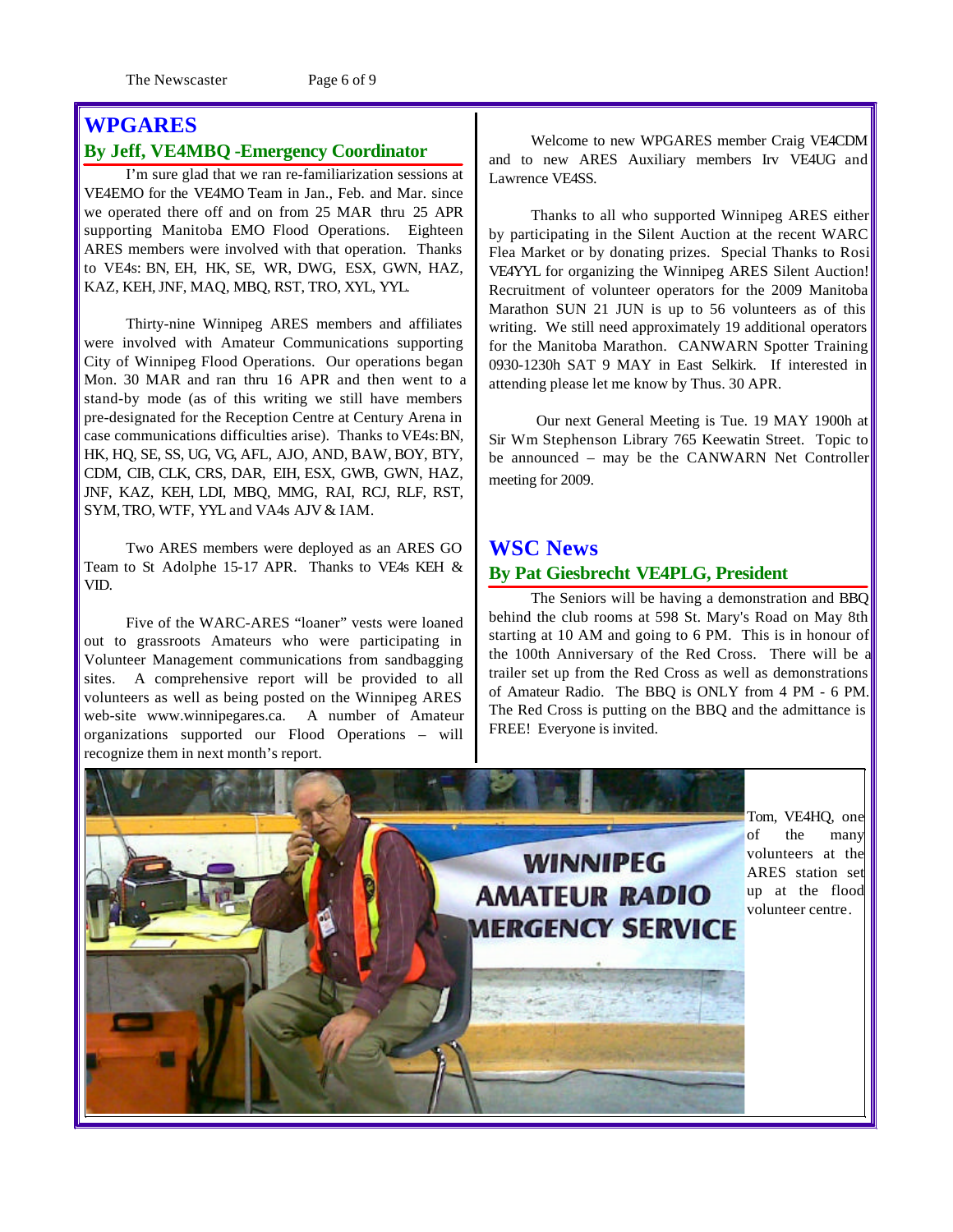The Newscaster Page 7 of 9

The antenna at the Winnipeg Senior Citizens Club will be coming down in May so repairs can be done to it and the roof of the building. At this time we are not sure how long the antenna will be down. Everyone will be notified when the antenna goes back up.

### **WPGARES - Silent Auction By Glen, VE4GWN**

The ARES silent auction held at the WARC flea market on the 19th of April was a great success. We would like to thank the following organizations and individuals who made donations:

 Jan Cote and his company DEKALB, Whytewold Emporium http://wwemporium.com, River Heights Family Chiropractic Center, Environment Canada, The Terry Fox Foundation, CTV, InterCity Auto Body, RBC Royal Bank Roblin & Harstone, Cabelas, Safeway Sargent, Winnipeg Goldeyes, TD/CT Roblin and Dale, CJOB, Manitoba Marathon, VE4GMT, VE4DAR, VE4APN, VE4CY, VE4HK & VE4MMG, VE4TRO & VE4SYM, VE4SE & VE4XYL, and VE4GWN & VE4YYL.

ARES also would like to thank everyone who purchased tickets. Without your support our auction would not have been a success.

Congratulations to our winners:

Lot #1 Dan, Lot #2 VE4ESQ, Lot #3 VE4ESX, Lot #4 another Dan, Lot #5 VE4BAW, Lot #6 VE4JNF, Lot #7 VE4XYL, LOT #8 Darlene (who is taking the current ham class), and Lot #9 VE4TV.

A very special THANK YOU goes out to Roswitha VE4YYL for the hard work she put into making this such a success.

### **Interested in Amateur Radio Courses? By David VE4DAR**

Now that a Basic Course is underway at Red River College, we are trying to determine if there is interest in other courses. Recently a "Expression of Interest in Courses in Amateur Radio" questionnaire was sent to hams on Derek's email list.

Among the courses listed were Basic Refresher, Basic, Advanced and 5 wpm CW. Respondents were also asked to submit contact information of others interested in becoming an amateur radio operator to me at ve4dar@rac.ca by April 30.

Please think about this and if you have any interest in taking one of these courses in the Fall, please let us know now so we can begin planning including designing the course, and getting instructors, teaching materials and classrooms. Thank you.

### **News from the Net**

### *When broadband technology failed hams helped out*

On Easter Thursday vandals cut a vital fibre-optic cable bringing down telephone services, mobile phone and internet services in San Francisco's South Bay Area of California. It stopped telephone, mobile phone and internet services. Affected were 50,000 residents, many businesses were forced to close their doors and the emergency 911 system was not available for most of the day. Within an hour of learning of the outage police vehicles were dispatched to knock on the pre-dawn doors of members of the local emergency response team. Everything went to plan and radio amateurs were quick to activate to provide communications between the most affected areas of the outage. Officials are praising ham radio operators not only for their quick response, but also for coming through when state-of-the-art technology failed. Proving once again When All Else Fails, Amateur Radio Works. The ham radio operators became the eyes and ears of police and fire services on the streets. No deaths or injuries were reported related to the outage. *-- WIA*

### *Thin speaker offers 'crisp sound'*

Anyone who has struggled to understand speaker announcements at train stations will be heartened by work initially done at Warwick University in the UK. Engineers claim their new ultra-thin speakers, as well as looking good and being easy to conceal, will also deliver clearer, crisper sound. They are so thin, "paper thin" that they could be used as speaking posters to deliver adverts. The system, dubbed flat, flexible loudspeaker (FFL), started life as a piece of tin foil and some baking paper. Car manufacturers are also interested in the speakers because they allow sound to be directed which means, for example, music could be heard in the back of the car but not the front. But the design could make the speakers particularly useful for PA systems as the sound produced by FFLs can be directed straight at its intended audience. The sound, volume and quality does not deteriorate as it does in conventional speakers which means that public announcements in passenger terminals could be clearer, crisper and easier to hear." The firm hopes to launch its first commercial product later this year. *-- WIA*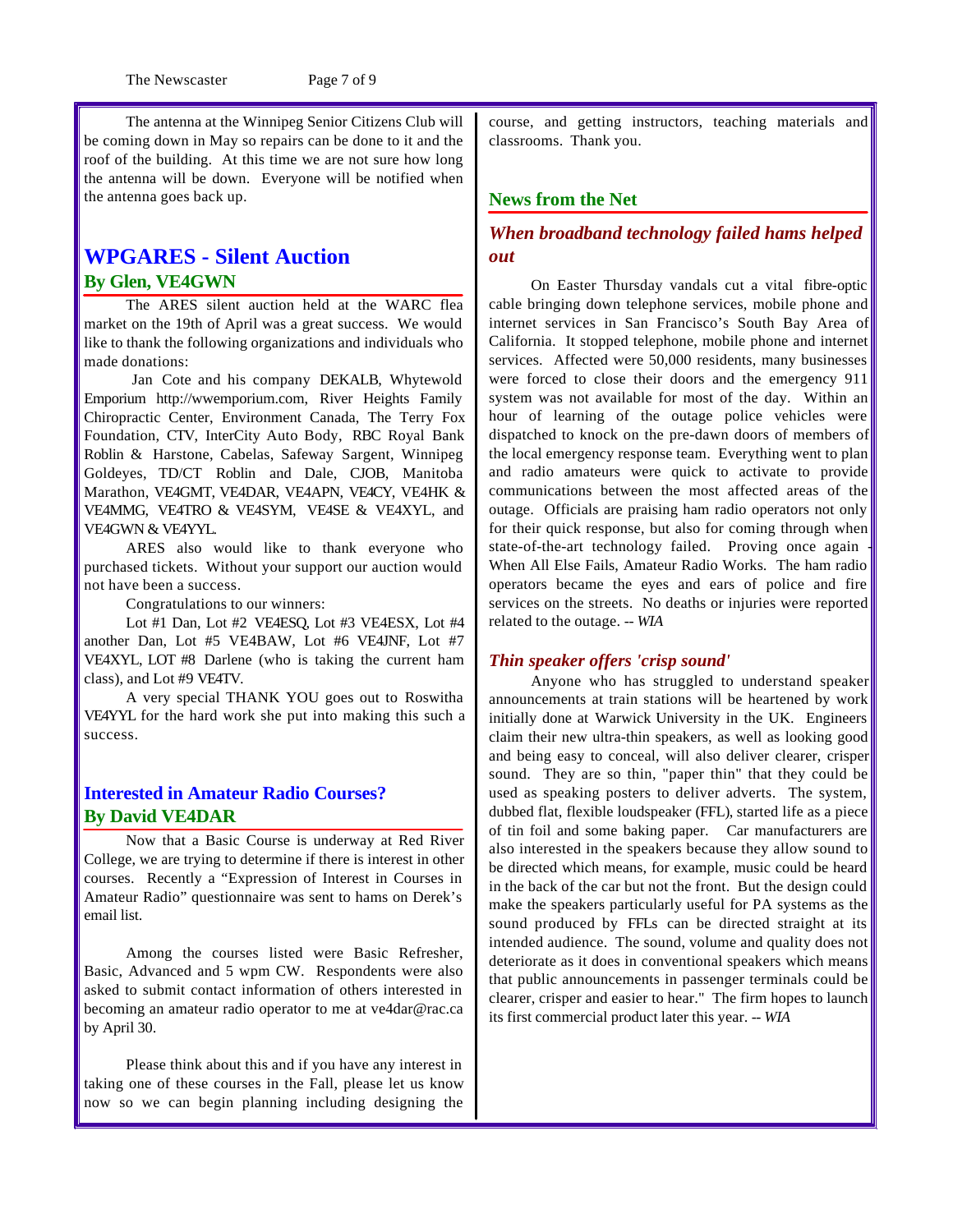### **A Beginners Guide to Repeaters, By Ed Richardson VE4EAR**

#### *What is a Repeater?*

A duplex repeater, in concept, is not really a complicated device. It's a 'duplexed' two-way radio set that listens on one frequency, then re-transmits what it hears on another; and does it simultaneously. In Manitoba, these systems are usually located in places of high elevation (on tall towers or buildings) and are equipped with large efficient antennas, extremely low loss feedlines, and a transmitter and receiver that are very durable and rated for continuous duty. The end result? People using a repeater get much greater range from their radio equipment than would be possible talking simplex (from radio to radio). This is how an individual with a portable walkie-talkie (handheld) transceiver can communicate with people many miles away with good clarity.

Repeaters are found in virtually all applications that rely on wide area communications.

#### *What is Simplex?*

Simplex is point to point communications without the use of a repeater. Simplex operation utilizes the same frequency for receive and transmit. The commercial 2-way world calls Simplex operation 'Talk Around" because you are talking around the repeater, not through it.

There are such things as Simplex Repeaters. These machines listen on the frequency for activity, when it recognizes something it will begin to record that activity for

a pre-determined time; usually 1 minute. A slang term for these is a "parrot repeater". After the activity ceases or the time has expired, the unit will repeat what it has recorded. This method of communications is somewhat cumbersome over a conventional repeater; because you are forced to listen to what you said earlier in time and the channel usage is problematic as you never know when someone else is recording; however it should not be discounted as these types of systems can be very beneficial.

#### *What is Duplex?*

The simple explanation of full duplex operation is like the telephone, where both people can talk at the same time. In contrast, a pair of handhelds operate in half-duplex mode because only one person can talk at a time. Since

the 'repeater' listens and talks at the same time in relaying your message, it operates in full duplex mode.

#### *How does a Repeater work?*

At first glance, a repeater might appear complicated, but if we take it apart, piece by piece, it's not really so difficult to understand. A basic repeater consists of several individual pieces that, when connected, form a functional system. Here's a simple block diagram of a repeater:

#### *Antenna -*

Most repeaters likely use one antenna for both transmitting and receiving. However it is possible to use separate antennas and in many case, more efficient to do so. The antenna is generally a high gain, omnidirectional design. For maximum range, the antennas are mounted as high as possible.

#### *Feedline -*

The feedline on most repeaters isn't just a piece of standard coax cable, it's what's called Hardline. This stuff is more like a pipe with a center conductor than a cable. It's hard to work with and expensive. So why do we use it? Performance! The signal loss is much lower in hardline than in standard cable, so more power gets to the antenna and weaker signals can be received. Since often the antenna may be located hundreds of feet away from the radio equipment, keeping transmission line losses to a minimum is very important. Hardline also tends to be more durable than standard cable, which increases reliability and helps us minimize tower climbs to replace it.